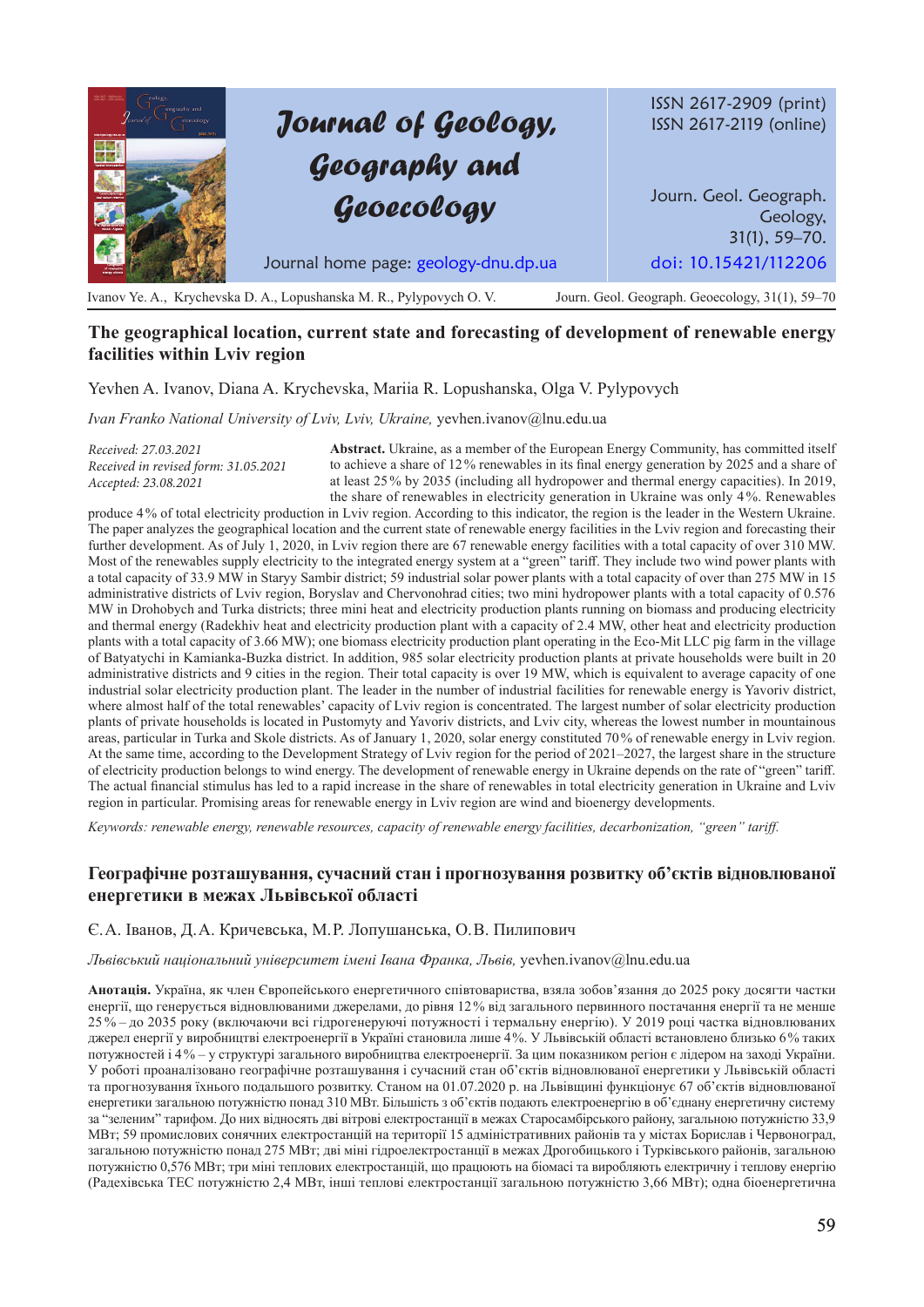установка, що працює на основі свинокомплексу ТзОВ "Еко-Міт" у с. Батятичі Кам'янко-Бузького району. Окрім цього у регіоні побудовано 985 сонячних електростанцій приватних домогосподарств на території 20‑ти адміністративних районів і 9‑ти міст загальною потужністю понад 19 МВт, що рівноцінно середній потужності промислової сонячної електростанції. Лідером за кількістю промислових об'єктів відновлюваної енергетики є Яворівський район, де зосереджено практично половину усієї встановленої потужності регіону. Найбільша кількість сонячних електростанцій приватних домогосподарств розміщено у Пустомитівському, Яворівському районах і м. Львів, найменша – у гірській місцевості, зокрема у Турківському і Сколівському районах. Станом на 01.01.2020 рік, у структурі виробництва електроенергії у Львівській області від об'єктів відновлювальної енергетики понад 70% припадало на сонячну енергетику. Водночас, відповідно до Стратегії розвитку Львівської області на період 2021–2027 років, більшу частку у структурі виробництва електричної енергії відведено вітровій енергетиці. Розвиток відновлюваної енергетики в Україні залежить від ставки "зеленого" тарифу. Власне фінансове стимулювання зумовило стрімке зростання частки відновлюваних джерел енергії у загальному виробництві електроенергії в Україні та у Львівській області зокрема. Перспективними напрямами відновлюваної енергетики у Львівській області є розвиток вітрової і біоелектроенергетики.

*Ключові слова: відновлювана енергетика, відновлювані ресурси, потужність об'єктів відновлюваної енергетики, декарбонізація, "зелений" тариф.*

#### **Introduction**

Such leading countries as USA, Germany, Spain, Sweden, Denmark and Japan are targeting to reach up to 50% of renewables in the total energy balance of the first half of the XXI century (IRENA, 2020). Ukraine, as a member of the European Energy Community, has committed itself to achieve a share of 12% renewables it its final energy generation by 2025 and a share of at least 25% by 2035 (including all hydropower and thermal energy capacities) (Energy strategy of Ukraine, 2017). In 2020, the share of renewables in electricity generation of Ukraine was only 4 %. Therefore, stimulation of renewable energy development is one of priorities in the state policy of Ukraine (Kudria, 2015).

The development of solar and wind energy in our country received a powerful impetus with the introduction of the "green" tariff in 2008 (Law of Ukraine, 2009). The main facilities that generate renewable energy include industrial and private solar electricity production plants (SPPs), wind ectricity production plants (WPPs), small hydropower plants (SHPPs), and bioelectricity production plants.

The lion's share (65%) of SEPPs and WEPPs is concentrated in five southern regions of the country: Kherson (16 %), Zaporizhzhia (16 %), Mykolayiv (12 %), Dnipro (12 %) and Odesa (9 %) (Buslavets, 2019). About 6 % of such capacities are deployed in Lviv region, and according to this indicator, the region is the leader in renewable energy in Western Ukraine. In recent years, we have been observing positive dynamics in total production of electricity from renewable sources, which has increased significantly from 3.76 million kWh in 2013 to 318.187 million kWh in 2019 (Pylypovych et al., 2020). Accordingly, in 2019, the share of renewables was more than 4% in the structure of total electricity production in Lviv region (Energy, environment, 2019).

*The purpose of the study* is to analyze the geographical location and current state of renewable energy facilities in western Ukraine and outline perspectives for their further development. The study is aimed at highlighting current issues of renewable

energy and the impact of renewables on economic development and environmental state in the region. The problems are studied on the example of Lviv region as the leading region in renewable energy in Western Ukraine.

## **Materials and methods**

The study used data from National Commission for State Regulation of Energy and Utilities (NCRECP, 2020a, 2000b, 2000c), National Energy Company "Ukrenergo" (NPC Ukrenergo, 2020), Fuel and Energy Department for Energy Saving at Lviv Regional State Administration (Department of Fuel and Energy Sector and Energy Saving, 2020), as well as information from Ukrainian and foreign expert publications (Kudria, 2015) and the official website of the State Statistics Service of Ukraine (Energy, environment, 2019).

The ISO 14064 (ISO 14064, 2006) methodology is used in the study as a part of international standards for environmental management of the ISO 14000 series, which provides a free set of tools for quantitative assessment programs, monitoring, reporting and monitoring of greenhouse gas emissions. This standard is used in many national calculation methods, including the *UK Carbon Trust Standard*. Other standard is the *Tool to calculate the emission factor for an electricity system* of the United Nations Framework Convention on Climate Change (Tool to calculate the emission factor for an electricity system, 2018). This technique allows determining emission coefficients for energy systems.

#### **Results and their analysis**

As of July 1, 2020, Lviv region contains 67 renewable energy facilities with a total capacity of over 310 MW (Fig. 1). Most of the renewables supply electricity to the integrated energy system at a "green" tariff. They include two wind electricity production plants with a total capacity of 33.9 MW in Staryy Sambir district; 59 industrial solar electricity production plants with a total capacity of over 275 MW in 15 administrative districts of Lviv region and cities of Boryslav and Chervonohrad; two mini hydropower plants with a total capacity of 0.576 MW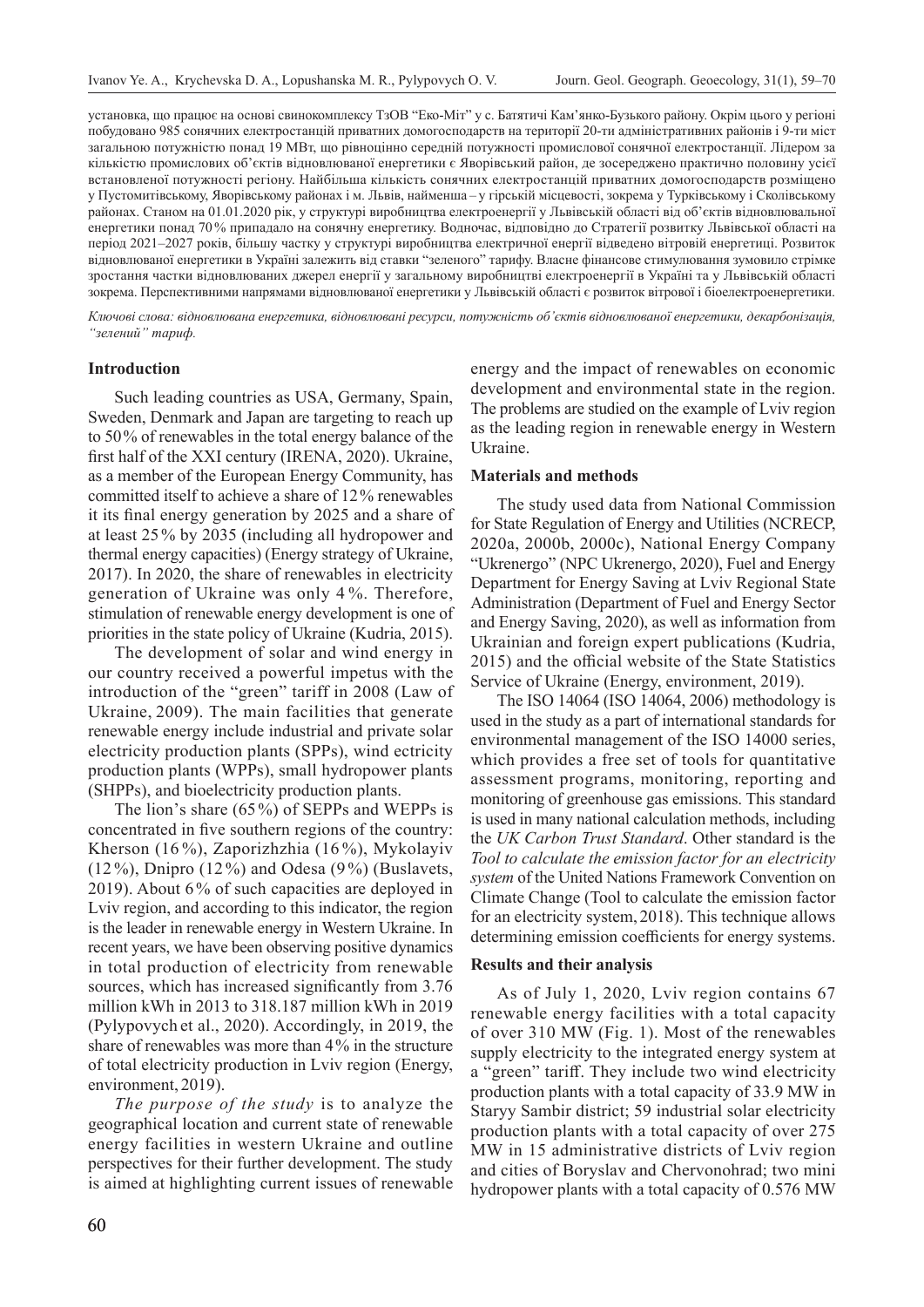in Drohobych and Turka districts; three mini heat and electricity production plants running on biomass and producing electricity and thermal energy (Radekhiv heat and electricity production plant with a capacity of 2.4 MW, other heat and electricity production plants with a total capacity of 3.66 MW); one biomass electricity production plant operating in the Eco-Mit LLC pig farm in the village of Batyatychi in Kamianka-Buzka district. The leader in the number of industrial facilities for renewable energy is Yavoriv district, where almost a half of the total renewables' capacity of Lviv

region is concentrated. In addition, 985 solar electricity production plants at private households were built in 20 administrative districts and 9 cities in the region with a total capacity of over 19 MW, which is equivalent to the average capacity of one industrial solar electricity production plant. The largest number of solar electricity production plants of private households is located in Pustomyty and Yavoriv districts, and Lviv city; the lowest in mountainous areas, particular in Turka and Skole districts) (Department of Fuel and Energy Sector and Energy Saving, 2020).



**Fig 1.** The geographical location and capacity of renewable and alternative energy facilities in Lviv region, as of February 2020 (NCRECP, 2020a)

| Legend to Fig. 1 |                                   |           |  |  |
|------------------|-----------------------------------|-----------|--|--|
| N <sub>0</sub>   | Name                              | Power, MW |  |  |
|                  | Ground mounted solar power plants |           |  |  |
| 1.1              | Radekhiv solar station            | 8.455     |  |  |
| 1.2              | Ternovytsia 2 and 4               | 5.940     |  |  |
| 1.3              | Ternovytsia Energy                | 5.797     |  |  |
| 1.4              | Ternovytsia 1 and 3               | 5.797     |  |  |
| 1.5              | Ternovytsia Sunny 2               | 5.797     |  |  |
| 1.6              | Ternovytsia Energy 1              | 5.940     |  |  |
| 1.5              | Ternovytsia Soniachna 1           | 5.940     |  |  |
| 1.6              | Ternovytsia Sunlight 1            | 5.940     |  |  |
| 1.7              | Ternovytsia Sunlight 2            | 5.797     |  |  |
| 1.8              | Ternovytsia Solar 1               | 13.023    |  |  |
| 1.9              | Ternovytsia Solar 2               | 15.537    |  |  |
| 1.10             | Ternovytsia Solar Plus 1          | 12.831    |  |  |

| No   | Name                     | Power, MW |
|------|--------------------------|-----------|
| 1.11 | Ternovytsia Solar Plus 2 | 15.537    |
| 1.12 | Yavoriv-1, phase I       | 36.753    |
| 1.13 | Yavoriv-1, phase II      | 36.753    |
| 1.14 | Ozerna                   | 9.900     |
| 1.15 | Pryozerna                | 9,940     |
| 1.16 | Vorotsiv                 | 3.201     |
| 1.17 | Staroyarychivska         | 2.745     |
| 1.18 | Nagirne                  | 1.795     |
| 1.19 | Shchyrets-1              | 2.035     |
| 1.20 | Shchyrets-2              | 4.488     |
| 1.21 | Semenivka                | 1.141     |
| 1.22 | Hlyniany-1               | 3.346     |
| 1.23 | Hlyniany-2               | 17.952    |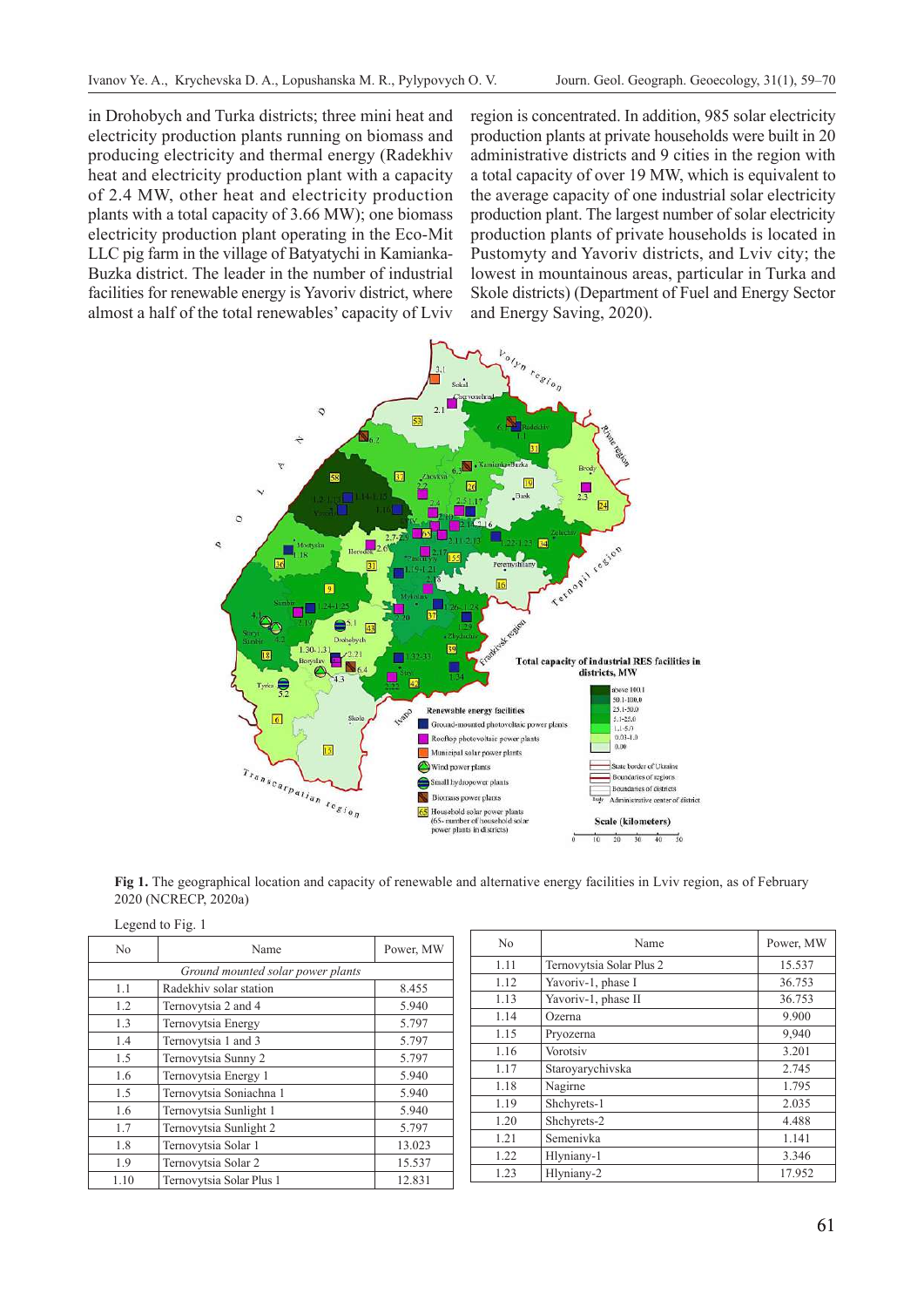| N <sub>0</sub>                              | Name                     | Power, MW |
|---------------------------------------------|--------------------------|-----------|
| 1.24                                        | Sambirska                | 3.116     |
| 1.25                                        | Sambirska-2              | 4.982     |
| 1.26                                        | Pivdenna                 | 9.949     |
| 1.27                                        | Pivnichna                | 9.949     |
| 1.28                                        | Rozdilska                | 19.898    |
| 1.29                                        | Khodoriv                 | 4.212     |
| 1.30                                        | Boryslavska              | 8.452     |
| 1.31                                        | Boryslavska-2            | 0.326     |
| 1.32                                        | Dobrivlyany              | 5.768     |
| 1.33                                        | Dobrivlyany-2            | 10.122    |
| 1.34                                        | Gnizdychiv               | 2.158     |
| Rooftop solar electricity production plants |                          |           |
| 2.1                                         | Chervonograd             | 0.628     |
| 2.2                                         | Velykyi Doroshiv-1       | 1.000     |
| 2.3                                         | Sukhovolia-1             | 1.037     |
| 2.4                                         | Malekhiv                 | 2.000     |
| 2.5                                         | Zapytiv                  | 0.500     |
| 2.6                                         | Horodok                  | 0.181     |
| 2.7                                         | 72 Heroiv UPA str., Lviv | 0.220     |
| 2.8                                         | 36 Schyretska str., Lviv | 0.619     |
| 2.9                                         | Sknyliv                  | 0.189     |
| 2.10                                        | 10 Plastova str., Lviv   | 0.980     |
| 2.11                                        | 2 Buzkova str., Lviv     | 0.700     |
| 2.12                                        | Vynnyky-1                | 0.248     |

| No                                 | Name                                          | Power, MW |  |
|------------------------------------|-----------------------------------------------|-----------|--|
| 2.13                               | Vynnyky-2                                     | 1.403     |  |
| 2.14                               | Pidberiztsi                                   | 0.218     |  |
| 2.15                               | Lysynychi                                     | no data   |  |
| 2.16                               | Chyshky                                       | 0.567     |  |
| 2.17                               | Sokilnyky                                     | 0.066     |  |
| 2.18                               | Stilsko                                       | no data   |  |
| 2.19                               | Sambir                                        | 0.748     |  |
| 2.20                               | Boryslavska, Syntez-1                         | 1.110     |  |
| 2.21                               | Rozvadiy                                      | no data   |  |
| 2.22                               | Hrybovets                                     | 0.211     |  |
|                                    | Community solar electricity production plants |           |  |
| 3.1                                | Variazhska                                    | no data   |  |
| Wind electricity production plants |                                               |           |  |
| 4.1                                | Staryy Sambir-2                               | 20.700    |  |
| 4.2                                | Staryy Sambir-1                               | 13.200    |  |
| 4.3                                | Skhidnytska (Truskavetska)                    | 0.800     |  |
| Small hydroelectric power plants   |                                               |           |  |
| 5.1                                | Novoshytska                                   | 0.165     |  |
| 5.2                                | Yavirska                                      | 0.450     |  |
| <b>Bioenergy facilities</b>        |                                               |           |  |
| 6.1                                | Polove                                        | 2.400     |  |
| 6.2                                | Rava-Ruska                                    | 2.160     |  |
| 6.3                                | Batyatychi                                    | no data   |  |
| 6.4                                | <b>Truskavets</b>                             | 1.500     |  |

As of January 1, 2020, solar energy constituted 70% of renewable energy in Lviv region (Department of Fuel and Energy Complex Sector and Energy Saving, 2020) (Fig. 2). At the same time, according to the Development Strategy of Lviv region for the period of 2021–2027, the largest share in the structure



**Fig. 2.** The structure of electricity production by renewable energy facilities in Lviv region, in 2019 (NCRECP, 2020a)

We will describe in more details the main directions in development of renewable and alternative energy in Lviv region.

*Solar energy.* The main natural prerequisite for the development of solar energy in a given region is availability of climatic resources for solar energy. In modern applied researches, when planning a network of SES and calculating their potential power, such indicator as global horizontal radiation (insolation) (kWh/m<sup>2</sup>) is applied. It indicates the power of electromagnetic

of electricity production is given to wind energy (Development strategy of Lviv region for the period of 2021–2027) (Fig. 3). Besides, biothermal electricity production plants and biogas plants are planned to increase energy generation.



**Fig. 3.** . The forecast of electricity production by renewable energy facilities in Lviv region until 2023. (Development strategy of Lviv region for the period 2021–2027, 2020)

radiation per area square, received from the Sun in the wavelength range of the measuring instrument. In other words, it is solar radiation, integrated in time (intensity of solar radiation).

Lviv region is located in a zone where global horizontal radiation, according to the informational resource *SolarGIS,* fluctuates within 1.100–1.150 kWh/ m2 (SolarGIS. iMaps, 2020) (Fig. 4). Compared to other regions of Ukraine, Lviv region is in the fourth zone with the lowest rate of solar radiation intensity. At the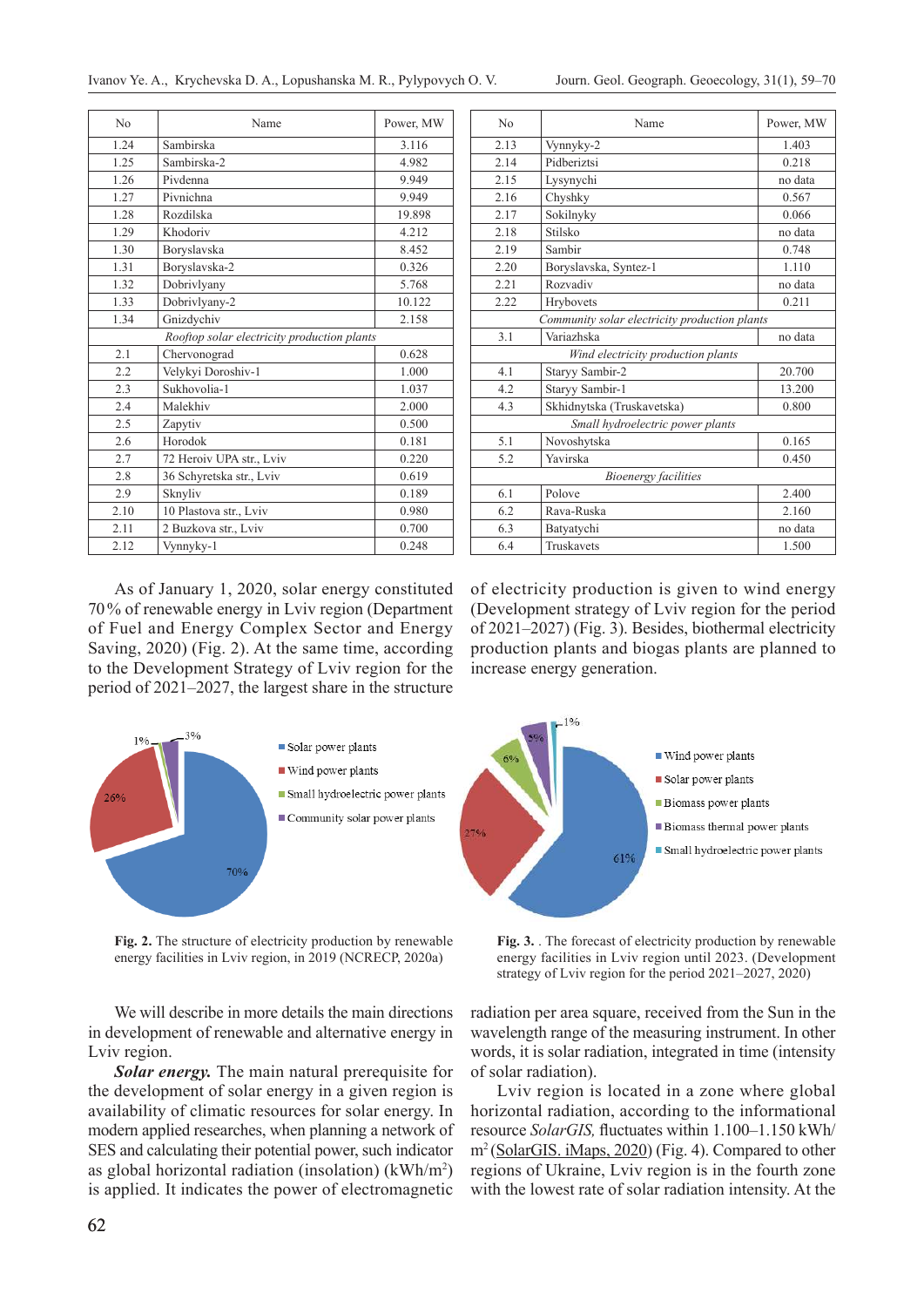

**Fig. 4.** Global horizontal radiation in Lviv region and total capacity of industrial (ground mounted and rooftop) solar electricity production plants within administrative districts (Lopushanska, 2019)

same time, Lviv region is one of the leaders in SES deployment in western Ukraine. In general, insolation index in Lviv region is of 1.120–1.130 kWh/m<sup>2</sup> . The highest numbers (over 1.140 kWh/m<sup>2</sup>) are typical for south-eastern plain areas of the region (Zhydachiv, Mykolaiv, Pustomyty districts) (Lopushanska, 2019).

The first industrial solar electricity production plant in Lviv region started operating at the end of 2012 in Ralivka village, Sambir district. This 3.116 MW plant was built by Eco-Optima LLC together with Czech investors on a piece of land unsuitable for agricultural production with an area of more than 20 hectares. In December 2016, a license was received and a "green" tariff was agreed for the rooftop Boryslav SES "Syntez‑1" with a capacity of 1.14 MW. Generally, the green tariff rates for each business entity in Ukraine that uses renewable energy sources are set on the basis of a resolution of the National Commission for State Regulation of Energy and Utilities and published quarterly on its official website (NCRECP, 2020b).

Today there are 59 industrial SES in Lviv region. The distribution of electricity production from them is uneven. The largest capacity (140 MW) is generated by 15 SESs, which were built in Yavoriv district near the village of Ternovytsia. These power plants are located in the quarry and dump areas of Yavoriv state mining and chemical enterprise "Sirka". Solar energy stations in Mykolayiv (39.8 MW), Zolochiv (21.6 MW) and Stryy (15.9 MW) districts also are singled out with their significant capacities. There are no industrial SESs in the mountainous areas of the region, neither in Peremyshliany nor Busk districts.

Most industrial solar electricity production plants in the region are located in the area with sufficient insolation (1.130–1.139 kWh/m<sup>2</sup> ), except Boryslav SES, which is located on the edge of the mountainous part of the Carpathians, where the insolation rate is relatively lower (1.110–1.119 kW year/m<sup>2</sup>). Eight stations were built in the area with the highest insolation rate (Pustomyty, Mykolaiv and Zhydachiv districts), but their total capacity is much lower than the capacity of stations built in Yavoriv district.

In recent years, the number of private SES in the region is growing. The first private SES with a capacity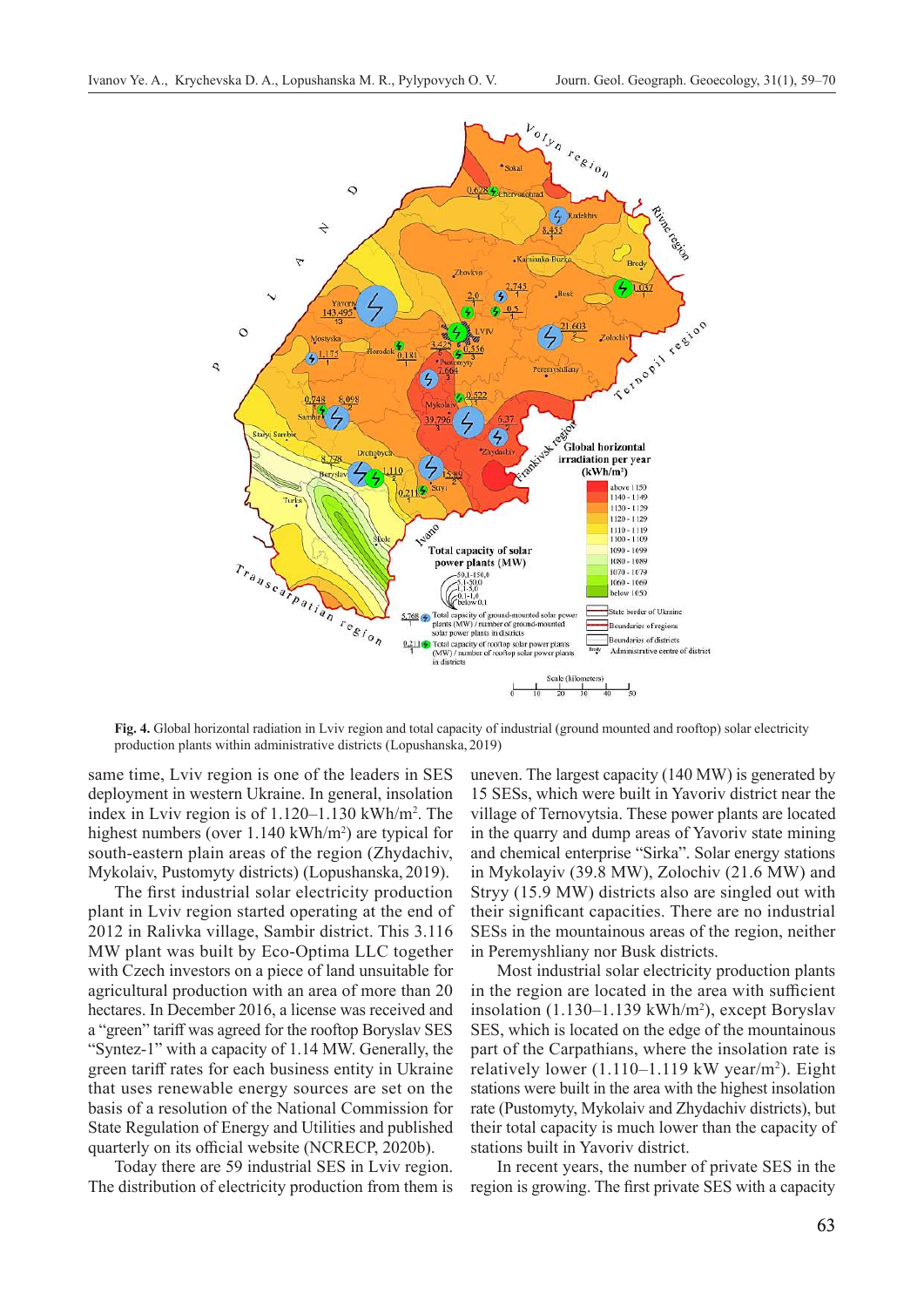of 4 kW and 10 kW were built in 2014 in Solonka village in Pustomyty district. A significant leap in the deployment of household SES has taken place since August 2018. Most of them are in Pustomyty district (155 private households), as well as in Lviv city (65) and Yavoriv district (58). This is due to the developed energy infrastructure that enables to connect new ground mounted or rooftop household SES, as well as due to a relatively higher level of income in Lviv city and the mentioned districts. As for the cities of regional subordination in Lviv region, most private SES are deployed in cities of Drohobych (21), Stryy (19), and Boryslav (18). As a rule, a positive trend towards increase of private households SES is observed in every district of Lviv region. This is due to higher public awareness and interest for green energy. A significant

number of residents invest in household SES because of the availability of state support programs for soft loans, opportunity to sell excessive electricity at a "green" tariff, and in order to receive environmentally friendly electricity.

It is planned to expand the network of municipal SES in Sokal district, to build 9 more ground mounted and 18 rooftop industrial SES in the region in the future period of 2020–2024 (Plan of Distribution System of the PJSC "Lvivoblenergo", 2020) (Fig. 5). However, given the insignificant solar potential of Lviv region and the introduction of "green auctions" from January 1, 2020 for SES with a capacity of more than one MW, interest of investors to fund in renewables in the region may rapidly fall down.



**Fig. 5.** The geographical location and capacity of the projected renewable energy facilities in Lviv region for the period of 2020–2024 (NCRECP, 2020c)

Legend to the Fig. 5

| N <sub>0</sub>                                | Name              | Power, MW |  |
|-----------------------------------------------|-------------------|-----------|--|
| Community solar electricity production plants |                   |           |  |
| 1.1                                           | (Khorobriv        | 2.00      |  |
| 1.2                                           | Tartakiv          | 4.00      |  |
| 1.3                                           | Korchiv           | 2.00      |  |
| 1.4                                           | Belz city council | 2.00      |  |
| 1.5                                           | Velyki Mosty      | 4.00      |  |
| 1.6                                           | Chervonohrad      | 2.50      |  |

| N <sub>0</sub>                                     | Name              | Power, MW |  |
|----------------------------------------------------|-------------------|-----------|--|
| Ground mounted solar electricity production plants |                   |           |  |
| 2.1                                                | Rava-Ruska        | 4.50      |  |
| 2.2                                                | Dobrosyn          | 9.98      |  |
| 2.3                                                | Kulykiv           | 3.00      |  |
| 2.4                                                | Zabolotsi         | 6.00      |  |
| 2.5                                                | Nahirne-Buhovychi | 1.60      |  |
| 2.6                                                | Horodok           | 1.20      |  |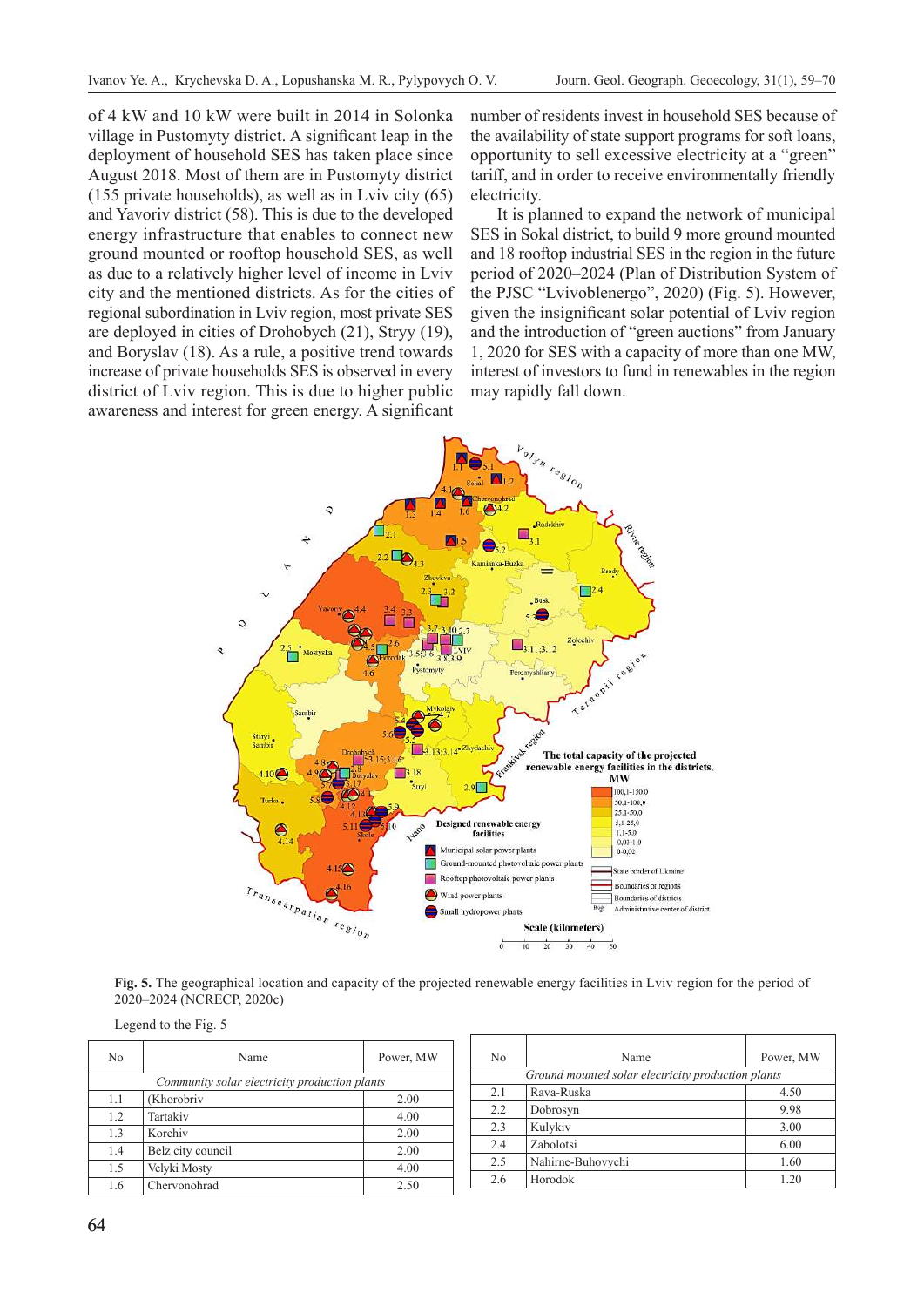| N <sub>0</sub>                     | Name                                        | Power, MW |  |
|------------------------------------|---------------------------------------------|-----------|--|
| 2.7                                | Vynnyky                                     | 2.00      |  |
| 2.8                                | Boryslav                                    | 9.00      |  |
| 2.9                                | Volodymyrtsi                                | 9.90      |  |
|                                    | Rooftop solar electricity production plants |           |  |
| 3.1                                | Vuzlove                                     | 2.00      |  |
| 3.2                                | Zvertiv                                     | 1.30      |  |
| 3.3                                | Zhornyska                                   | 1.00      |  |
| 3.4                                | Ivano-Frankove                              | 1.20      |  |
| 3.5                                | Lviv, Danylo Apostol str.                   | 1.70      |  |
| 3.6                                | Lviv, Schyretska str.                       | 0.36      |  |
| 3.7                                | Lviv, Dozvilna str.                         | 0.04      |  |
| 3.8                                | Lviv, Zelena str.                           | 0.08      |  |
| 3.9                                | Lviv, Buzkova str.                          | 0.70      |  |
| 3.10                               | Lviv, Pekarska str.                         | 0.045     |  |
| 3.11                               | Hlyniany-1                                  | 0.40      |  |
| 3.12                               | Hlyniany-2                                  | 0.40      |  |
| 3.13                               | Kyivets-1                                   | 0.996     |  |
| 3.14                               | Kyivets-2                                   | 0.996     |  |
| 3.15                               | Drohobych-1                                 | 0.74      |  |
| 3.16                               | Drohobych-2                                 | 0.56      |  |
| 3.17                               | Boryslav                                    | no data   |  |
| 3.18                               | Lanivka                                     | no data   |  |
| Wind electricity production plants |                                             |           |  |
| 4.1                                | Sokalska                                    | 45.20     |  |
| 4.2                                | Pozdymyr                                    | 15.00     |  |
| 4.3                                | Bobroyidy                                   | 14.00     |  |

An important environmental factor in the development of renewable energy in the world is the decarbonization of electricity production. Combustion of fossil fuels (natural gas, coal, peat, etc.) generates a significant amount of greenhouse gas emissions. Therefore, a lot of countries are switching to alternative energy sources that operate without emissions and produce a significant amount of electricity.

Standards and methodologies *Tool to calculate the emission factor for an electricity system* of the UN Framework Convention on Climate Change (Tool to calculate the emission factor for an electricity system, 2018) were used to assess the reduction of greenhouse gas emissions in Lviv region. This techniques allows to determine emission factors for energy systems. According to the calculations, in 2019 during the

| No                                       | Name                           | Power, MW |
|------------------------------------------|--------------------------------|-----------|
| 4.4                                      | Yavoriv Energo 2               | 50.00     |
| 4.5                                      | Yavoriv Energo                 | 150.00    |
| 4.6                                      | Cherlianske Peredmistia        | 1.50      |
| 4.7                                      | Yarom-4                        | 18.00     |
| 4.8                                      | Yarom-6                        | 6.60      |
| 4.9                                      | Opaka village                  | 50.00     |
| 4.10                                     | Yasenytsia Power               | no data   |
| 4.11                                     | Skolivska (Ltd. Orivska WPP)   | 53.20     |
| 4.12                                     | Skolivska (Ltd. Skolivska WPP) | 60.00     |
| 4.13                                     | Yarom                          | 7.00      |
| 4.14                                     | Karpatska                      | 36.00     |
| 4.15                                     | Yarom-1                        | 10.00     |
| 4.16                                     | Skolivska                      | 40.00     |
| Small hydroelectricity production plants |                                |           |
| 5.1                                      | Ulvivok, Sokal Reservoir       | 0.98      |
| 5.2                                      | Dobrotvirska SHEP, Dobrotvir   | no data   |
| 5.3                                      | Storonybaby                    | no data   |
| 5.4                                      | Lypytsi (Kolodruby)            | 0.20      |
| 5.5                                      | Lypytska (Hirska)              | 0.20      |
| 5.6                                      | Nyzhnie Syniovydne (Hirske)    | no data   |
| 5.7                                      | Boryslavska                    | 0.36      |
| 5.8                                      | Dovhe                          | 2.00      |
| 5.9                                      | Nyzhnia Stynava                | no data   |
| 5.10                                     | Nyzhnie Syniovydne             | no data   |
| 5.11                                     | Verhnie Syniovydne             | no data   |

operation of SES there was a reduction of  $CO<sub>2</sub>$  emissions by 184.0 thousand tons per year (Table 1).

*Wind energy.* Wind energy resources of the region are classified with relation to average annual wind speed and the average annual Mean Wind Power Density at altitudes of 10 m, 50 m, and 100 m from the ground (Energy: Past, Present and Future, 2013). Mean Wind Power Density, measured in W/m<sup>2</sup>, depends on the average wind speed, rush wind flow (gust) and variability, air density, local terrain factors, etc.

Mean Wind Power Density and wind speed indicators at the level of 1–50 m are more important in studying the wind potential for the deployment of home wind turbines. Modern industrial electricity production plants typically use wind at altitudes above 100 m above the surface. According to the informa-

| Indicators                                               | Solar power plants | Wind power plants | Small hydroelectric<br>power plants |
|----------------------------------------------------------|--------------------|-------------------|-------------------------------------|
| Industrial capacity, MW                                  | 206.216            | 33.900            | 0.576                               |
| Power factor,%                                           | 17                 | 50                | 80                                  |
| Expected growth of electricity production, GW            | 230.00             | 86.36             | 1.83                                |
| Auxiliary costs,%                                        |                    | $\mathbf{0}$      |                                     |
| Expected amount of electricity supplied to the grid, GW  | 230.00             | 86.36             | 1.83                                |
| Baseline emission factor, t                              | 0.8                | 0.8               | 0.748                               |
| Baseline emissions, thousand tons of $CO2$               | 184.00             | 69.09             | 1.37                                |
| Designed emissions and leakages                          |                    |                   |                                     |
| Total emissions reduced, thousand tons of $CO2$ per year | 184.00             | 69.09             | 1.37                                |
| Total, thousand tons of $CO2$ per a year                 |                    | 254.45            |                                     |

**Table 1.** Calculations of CO2 emission reductions in Lviv region for main sources of renewable energy, as of 1.01.2020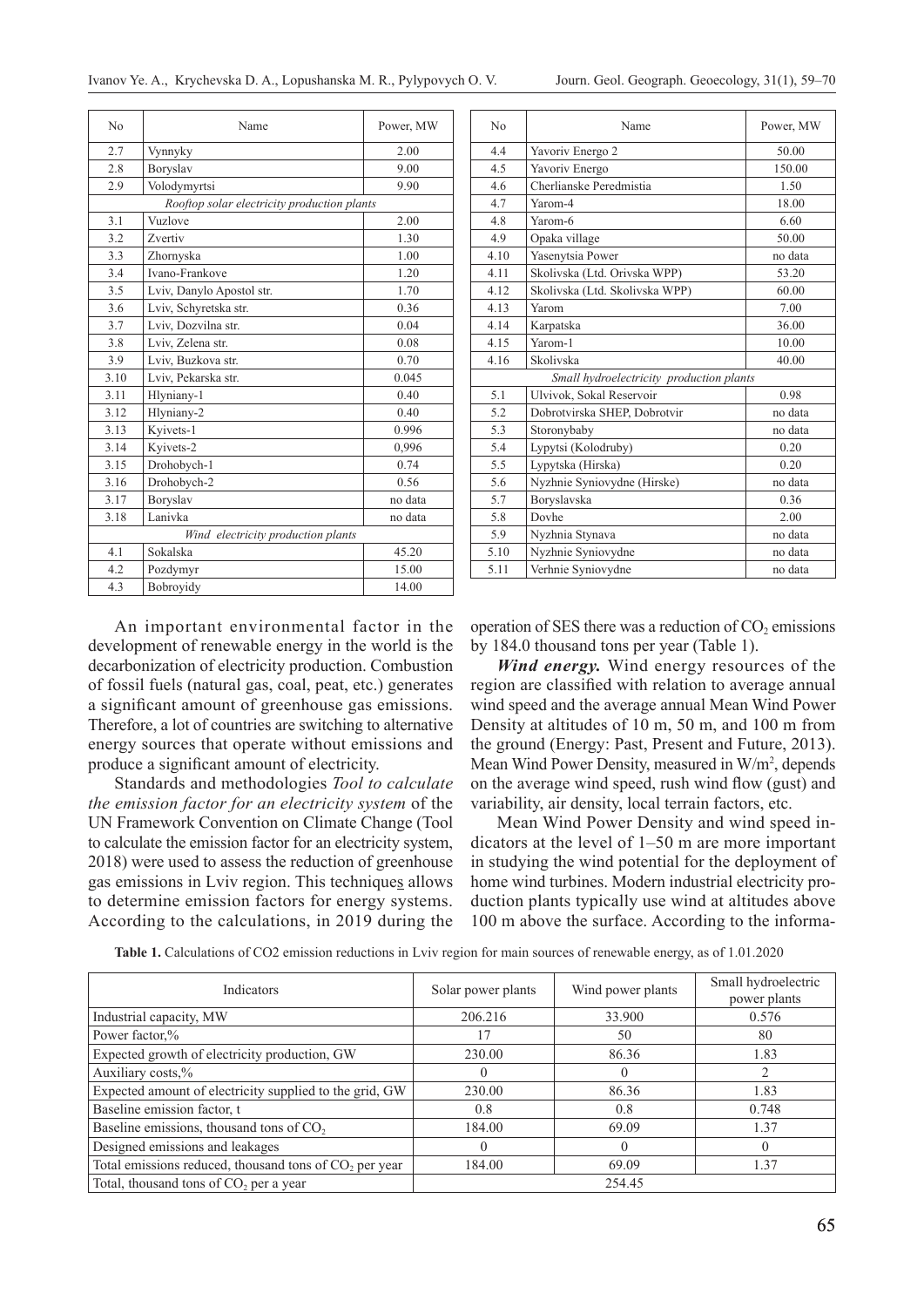tional Internet resource *Global Wind Atlas 3.0,* the average Mean Wind Power Density for the territory of Ukraine at the altitude of 100 m is 293  $W/m^2$ , and the average wind speed is 7.49 m/s (Global Wind Atlas, 2020). According to experts, the use of wind turbines in Ukraine for electricity generation in industrial scale is most effective on the Azov-Black Sea coast, in Odesa, Kherson, Zaporizhzhia, Donetsk, Luhansk, Mykolayiv regions, Crimea and the Carpathians (Energy strategy of Ukraine, 2017).

As for Lviv region, the wind potential at a height of 100 m is as follows: Mean Wind Power Density is 371 W/m<sup>2</sup> (from 193 W/m<sup>2</sup> to 549 W/m<sup>2</sup>), the average wind speed is  $6.6$  m/s  $(5.44-7.75$  m/s). The best areas to deploy wind power plants in Lviv region are Volyn Height, Skyb Carpathians (over 424 W/m<sup>2</sup>), Pre-Carpathian Height, Podil Height (over 321 W/m<sup>2</sup>) and the San River area. They belong to Sokal, Staryy Sambir, Skole, Turka, Mostyska, and Drohobych administrative districts.

It should be noted that despite the high wind potential in the mountainous part of the region and in Podil Height, the possibilities of deploying wind power plants there are limited due to availability of nature reserves and areas of the Emerald Network.

The development of wind energy in Lviv region began in 1997 with the construction of Skhidnytsia (Truskavets) wind electricity production plant, which was built to study the efficiency of wind electricity production plants in the Carpathians. It is a pilot wind electricity production plant with total capacity of 750 kW. The electricity production plant has seven American wind turbines of the USW 56–100 type, manufactured in Ukraine under license.

Staryy Sambir‑1 wind electricity production plant (two turbines) with a total installed capacity of 6.6 MW started operating in 2015 and will supply electricity at a "green" tariff until 2030. This is the first wind electricity production plant in Western Ukraine and in the mountainous area of Ukrainian Carpathians. Wind electricity production plant "Staryy Sambir-2" (Strilbychi village) with a capacity of 20.7 MW was deployed in 2017. Thus, today there are two industrial and one experimental wind stations with a total capacity of 34.65 MW in Lviv region today.

In future, in accordance with the Development Strategy of Lviv region for the period of 2021–2027, it is planned to build 16 more wind electricity production plants in eight districts of the region with a total installed capacity of over 505 MW (Fig. 5). This capacity of the wind electricity production plants is comparable with the capacity of Dobrotvir Power Heat and Electricity Production Plant. The largest capacities are planned to be commissioned in Yavoriv (2 facilities with 200 MW) and Skole (4 facilities with 160.2 MW) districts.

In general, the development of wind energy is promising for the region. However, modern wind turbines are extremely expensive when compared to solar panels. There is a number of restrictions for their deployment. In particular, it is important to take into account the impact on the avifauna and сhiroptera fauna of the surrounding areas. Another important aspect is a significant number of special documents needed to put a wind electricity production plant into operation.

Methodology used: *Tool to calculate the emission factor for an electricity system* (2018) allows determining the emission coefficients for energy systems. According to calculations in 2019, a wind electricity production plant reduces  $CO<sub>2</sub>$  emissions by 69.1 thousand tons/year by reducing fuel combustion (see Table 1).

### *Small hydropower energy*

Energy of small rivers is a mechanical energy of a water flow where water moves down along the slope because of its mass. This energy is used at hydroelectricity production plants. In general, in Ukraine, small hydroelectricity production plants are facilities of up to 10 MW, mini-hydropower plants are from 0.1 to 1.0 MW, and micro-hydropower plants – up to 0.1 MW. Depending on water pressure, the facilities perform functions of a dam, derivation and mixed functions.

According to experts, the hydroelectricity potential of Lviv region is 1.814 million kWh per a year that is the second best rate in Ukraine after Zakarpattia region (4.523 million kWh/year) (Samchenko, 2018). The mountainous terrain contributes significantly to hydro potential of the region.

The first small hydroelectricity production plant in Lviv region was built in Storonybaby village of Busk district in 1911. Seven small hydroelectricity production plants operated in Lviv region last century, five of which are already not operational today. As of 2020, only two SHEPPs are operational in the region: Yavirska SHEPP on the Stryy River (Yavora village, Turka district) and Novoshytska SHEPP on the Bystrytsa River (Novoshychi village, Drohobych district). In 2019, Yavirska SHEP generated 1.256.8 thousand kWh of electricity and Novoshytska SHEPP – 570.8 thousand kWh.

In accordance with the Small Hydroelectricity Development Program of Ukraine, there were identified sites for the construction of 34 micro- and minihydroelectricity plants with a total capacity of 24 MW (Samchenko, 2018) in Lviv region by 2020. However, these measures were not implemented. At the beginning of 2020, new projects were developed for construction of 11 SHEPPs in Lviv region. Most of them should be located in the river valleys: the Dniester River (2 SHEPPs in Mykolayiv district), the Stryy River (3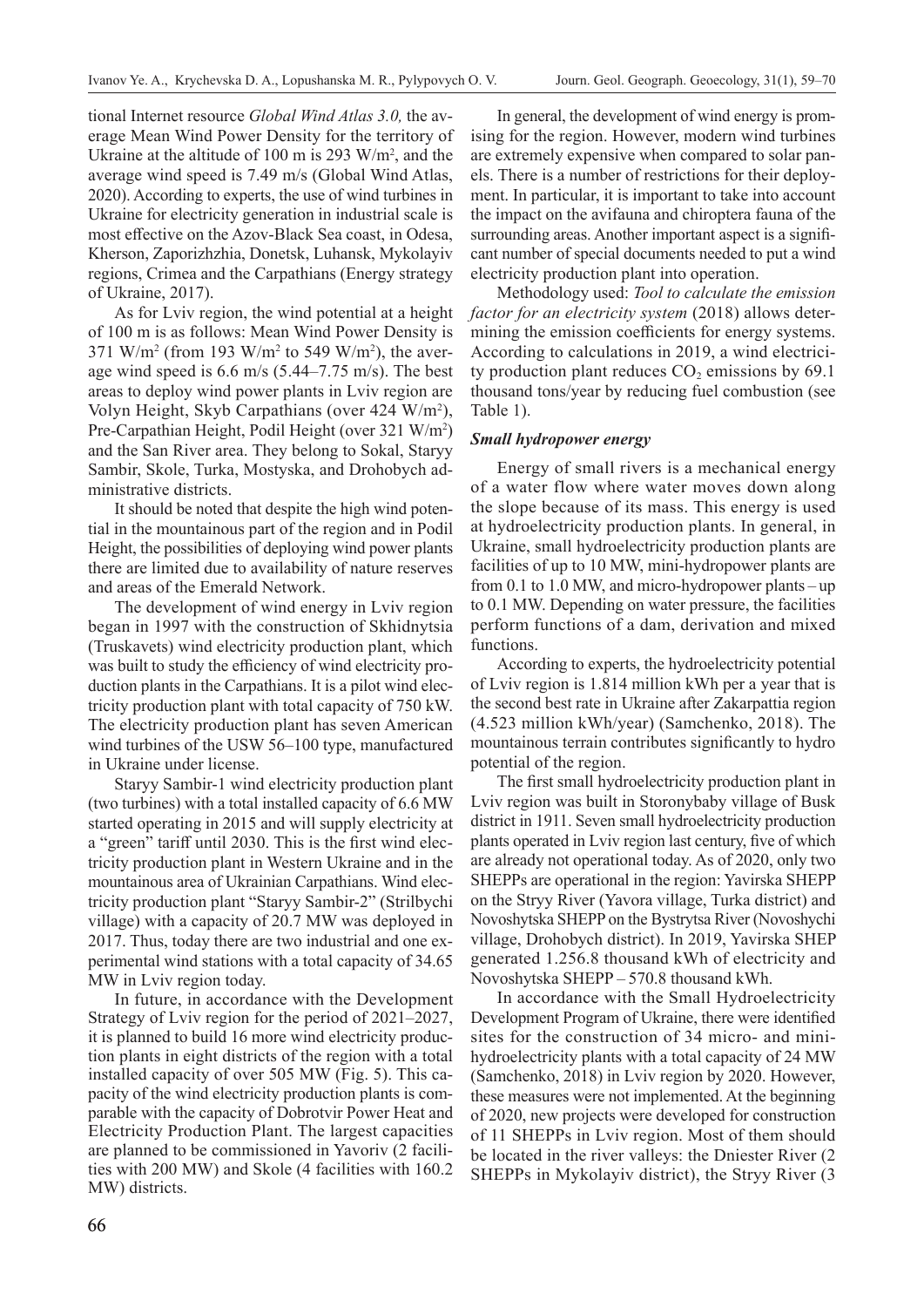SHEPPs in Drohobych and Skole districts), the Opir River (1 SHEPP in Skole district), and the Western Buh River (1 SHEPP in Busk district), Stynavka River (1 SHEPP in Stryy district). In addition, it is planned to build a hydroelectricity production plant at existing reservoirs in the cities of Boryslav and Dobrotvir, and in Ulvivok village, Sokal district (see fig. 5).

It should be noted that modern scientific, technical and environmental studies of the areas near small hydroelectricity production plants indicate on low efficiency of SHEPP operation and unreasonable use of the "green" tariff. One of the biggest environmental problems is a significant reduction in water flow in river sections, located downstream from small hydropower plants. Such dramatic water loss is associated with the fact that business entities fill the reservoir to generate electricity and therefore reduce water flow downstream.

For example, we have analyzed the impact of the Yavirska SHEPP on changes in water flow in the Stryy River. We compared the dynamics of daily water flow loss in low water (2003) and high water (2008) years in two hydrological sections: in Zavadivka village (upstream from the SHEPP) and Yasenytsia village (downstream from the SHEPP). It should be noted that the distance between two hydrological sections is 24 km, and on this section, 14 first-order streams, 13 second-order streams, 8 third- and higher-order streams, including such wide rivers as the Yablunka and the Yasenytsia, flow into the Stryy River. Thus, this section of the riverbed has a dense water supply network, is well supplied with water, and water flow loss in the lower section should be higher than in the upper section.

The results of the analysis showed that in the autumn-winter period of a low water year in 2003, in particular on some days in October, November and December, in Yasenytsa section, water flow loss was lower than in the Zavadivka section (Fig. 6). The analysis carried out in the summer of 2008 confirmed that the results of water flow loss in two sections are close, and on some days in August and November they are lower in the lower section (Fig. 7).

Such fluctuations in loss of water flow are dangerous both for the river ecosystem and for ecosystem of the station reservoir, and especially for hydro biological, thermal conditions, as well as for oxygen and bio productive regimes (Mykitchak, Shtupun, 2017). In addition, reduced water flow in a mountain river poses a social risk, as the Stryy River basin is a source of water supply for domestic, industrial and recreational needs of the population.

Among the existing projects for the construction of SHEPPs on the Stryy River, the project in Dovhe village, Drohobych district, where the construction of a 2 MW station is planned, is of a particular concern. A scientific analysis of the Environmental Impact Assessment report on the construction of this facility and relevant river channel regulation works on the Stryy river (Construction and operation of small hydroelectricity production plant (SHEPP) capacity to 2.0 MW, 2019) showed that it contains numerous inaccuracies and false information. Therefore, we believe that due to the inefficiency of this station and significant environmental risks for the aquatic environment and floodplain area of the Stryy River, the construction of this facility is inadequate.



**Fig. 6.** Dynamics of daily water flow loss for river sections located upstream and downstream from Yavirska SHEPP in low water year of 2003 (blue line – Stryy River, Zavadivka village; red line – Stryy River, Yasenytsia village) (Pylypovych, Ivanov, Mykitchak, & Shtupun, 2020)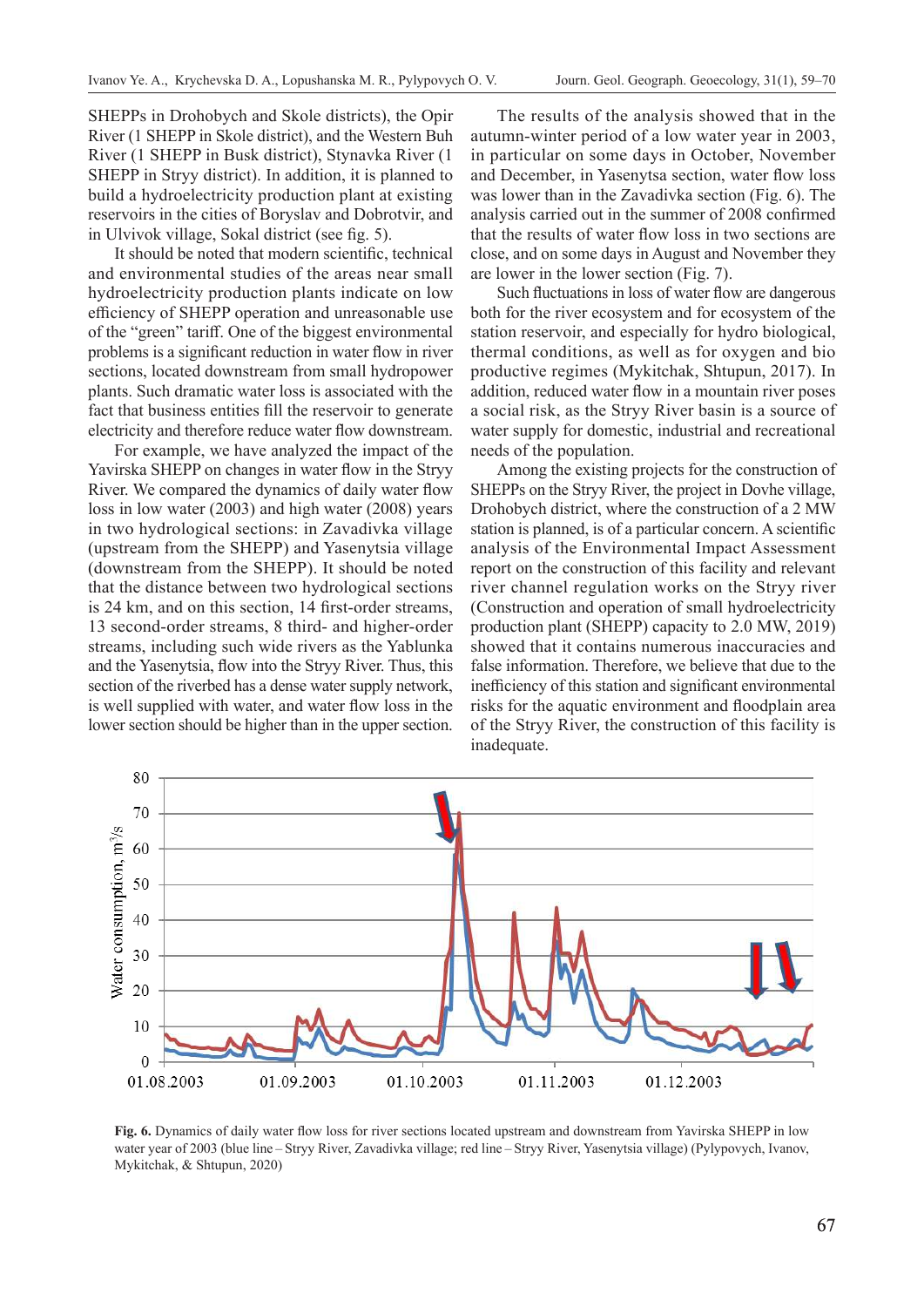

**Fig. 7.** Dynamics of daily water flow loss for river sections located upstream and downstream from Yavirska SHEPP in a high water year of 2008 (blue line – Stryy River, Zavadivka village; red line – Stryy River, Yasenytsia village) (Pylypovych, Ivanov, Mykitchak, & Shtupun, 2020)

Thus, small hydroelectricity production plants may have low economic but significant negative environmental impact. Despite widespread calls for the feasibility of using "green" energy, comparing results of the amount of produced electricity with the amount of environmental losses are clearly not in favor for the construction of small hydroelectricity production plants. After all, the volume of SHEPPs electricity production is insignificant, but their location on natural areas with great environmental value, causes significant environmental losses. Given the climate change, clearly visible in Ukraine, artificial loss in water flow, caused by SHEPPs, is dangerous and unjustified.

Standards and methodology used: *Tool to calculate the emission factor for an electricity system* of the UN Framework Convention on Climate Change. This methodology allows determining the emission coefficients for energy systems. According to calculations in 2019, during the operation of one SHEPP,  $CO<sub>2</sub>$  emissions are reduced by 1,367.1 tons/year by reducing fuel combustion (see the Table 1).

#### *Biomass energy*

Lviv region has a significant potential in such a form of an alternative energy source as biomass. The concept of biomass or "renewable organic energy" means such organic substances that can be used to produce heat, electricity, and liquid organic fuel (Energy strategy of Ukraine, 2017). These are by-products, waste and residues of forestry and agriculture (pellets, wood chips, sawdust, sunflower husk, straw, etc.), fishery, and technologically related with them industries, as well as a component of industrial or household wastes that can undergo biological decomposition.

According to experts, the total energy potential of biomass in Lviv region is  $2,604.8$  million  $m<sup>3</sup>$ , which is more than double the consumption of natural gas  $(1.169 \text{ million m}^3)$ . Having established the production of biodiesel, bioethanol, biogas from organic wastes, the region may completely refrain from the consumption of natural gas (Bashinskaya, 2017). In general, the total technically achievable potential of biomass of Lviv region is 1.12 million tons of conventional fuel per a year, which is 3.3% of the national figure.

Today, there are three mini- heat and electricity production plants (HEPPs) in the region, which are running on biomass and producing both electricity and heat. Mini-HEPPs in Radekhiv district (Polove village) uses wood processing waste from Mebel-Service LLC (Hoholiv village). Its electric production capacity is 2.4 MW and its heat production capacity is 7.5 MW. It provides thermal energy to the wood drying chamber, as well as to operational facilities. In addition to heating, the steam turbine also generates electricity, which is distributed to the unified energy system of Ukraine.

The other two biomass HEPPs are managed by "Rava-Ruska Teplostantsiya" Ltd. Thanks to this project, four coal-fired boilers in Rava-Ruska city were converted to use wood chips as fuel. One more TPP is located in Truskavets and provides thermal energy to the Pearl of Prykarpattia sanatorium, which makes it possible to replace  $420,000$  m<sup>3</sup> of gas per year.

Additionally, there is one bioenergy unit in Lviv region at Eco-Meat LLC pig-breeding farm in the village of Batyatychi, Kamianka-Buzka district. There are also 15 enterprises in Kamianka-Buzka, Zolochiv, Radekhiv, and Drohobych districts, which are specializing in the production of fuel briquettes and pellets from wood and other natural raw materials (straw, sunflower stalks,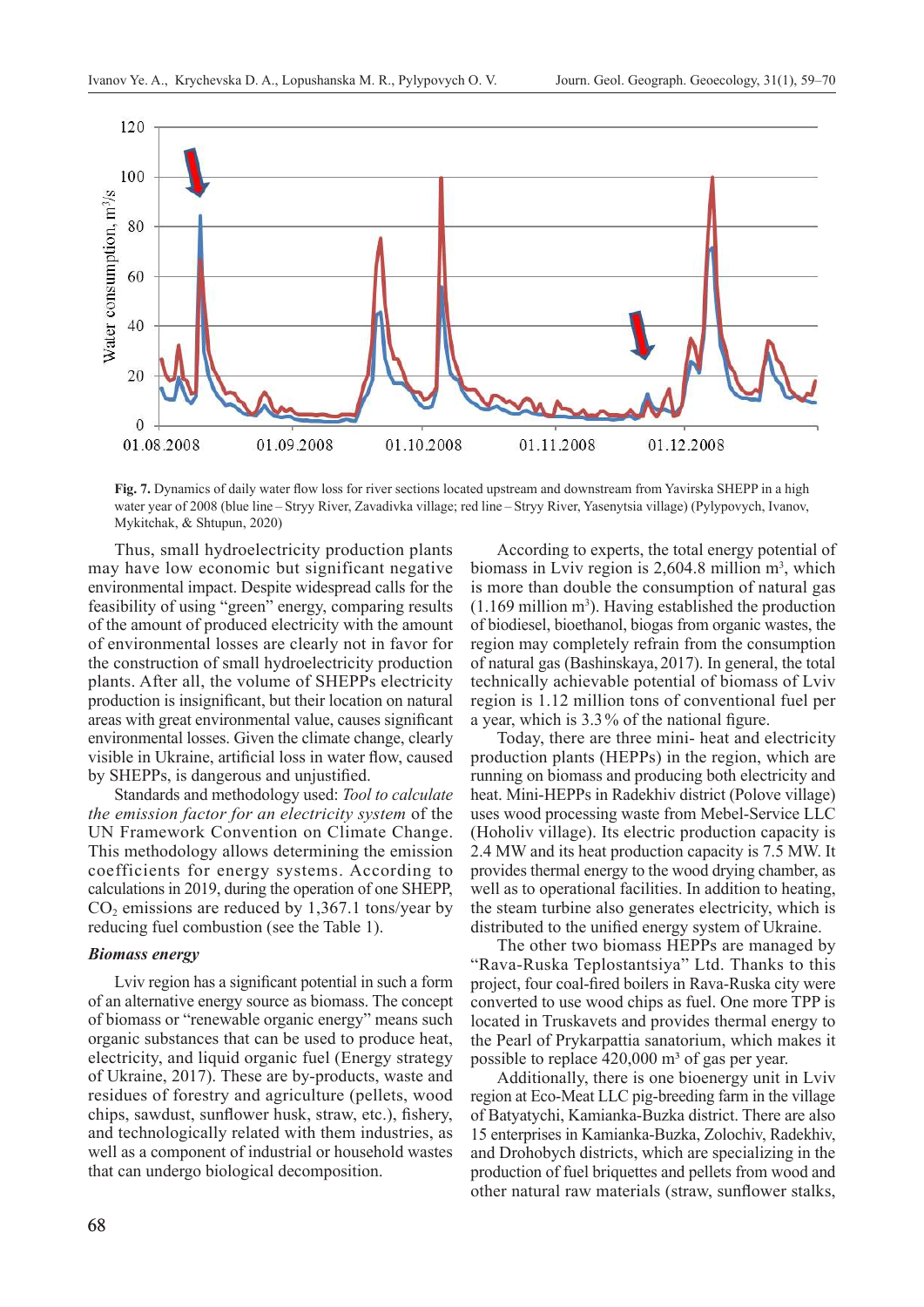sunflower husk, corn, etc.). Such fuel briquettes and pellets are used in private households for heating residential premises.

## **Conclusions**

Based on the analysis of location, current state and perspectives of renewable energy facilities development in Lviv region, the following conclusions have been made:

- 1. The analysis of geographical preconditions for the development of renewable energy in Lviv region showed that the region is not well supplied with renewable resources. A significant growth in the development of renewable energy is caused by such factors as introduction of economic incentives and interest of local investors. In case of changes in legislation on economic incentives for renewable energy, further development of renewable energy would depend solely on the investors' interest.
- 2. Solar energy has been rapidly developing in the region since 2016. First of all, the impact on the development of solar was due to lower market prices for equipment. Unfortunately, Lviv region is not well supplied with solar resources compared to other regions of Ukraine. Solar energy is developing in two directions: industrial and private households.
- 3. Wind energy is represented by two industrial and one experimental electricity production plants. The highest wind potential in the region is fixed in the area of Skyb Carpathians, Volyn, Pre-Carpathian and Podil Heights, and River San area. High cost of wind electricity production plant equipment and need for an environmental impact assessment procedure slow down the development of wind energy. In case of favorable economic factors in the region, deployment of wind power plants, with a total installed capacity of over 500 MW, is planned.
- 4. According to experts, the hydroelectricity potential of Lviv region is 1.814 million kWh per a year that is the second place in Ukraine after Zakarpattia region. A significant part of the hydro potential accounts for the mountainous part of the region. It should be noted that modern scientific, technical and environmental studies on areas near small hydroelectricity production plants indicate on low efficiency of SHEPP operation and unreasonable use of the "green" tariff. One of the biggest environmental problems is a significant loss in water flow in riverbeds, located downstream from small hydroelectricity production plants. The water flow

## **References**

Bashynska, Yu.I., 2017. Orhanizatsiino-ekonomichni pryntsypy vykorystannia potentsialu vidnovliuvanoi enerhetyky v rehioni [Organizational and economic loss is because reservoirs are filled with water in order to generate electricity. Only two SHEPPs are operative in Lviv region: Yavirska SHEPP (Stryy River) and Novoshytska SHEPP (Bystrytsia River).

- 5. Biomass energy has a significant potential as an alternative energy source. According to experts, the total energy potential of biomass is 2,604.8 million m<sup>3</sup>, which is more than double the consumption of natural gas. Today, there are three mini-HEPPs in the region, running on biomass and producing both electricity and heat.
- 6. The development of renewable energy in Ukraine depends on the rate of "green" tariff. The financial stimulus has led to a rapid increase in the share of renewables in total electricity production in Ukraine and in Lviv region in particular. New challenges that have arisen since January 1, 2020 with the introduction of "green auctions" for some renewable energy facilities, where the installed capacity exceeds a certain limit, pose a risk for new projects.
- 7. Unfortunately, due to the COVID-19 pandemic and a number of other factors, since March 2020, the development of large projects in the region has been suspended due to a significant risk of losses and unprofitability. It is difficult to predict the future state of solar energy in Lviv region, because the region is not well supplied with solar resources, and instability in the country may affect the deployment of solar stations. At the same time, close attention should be paid to the analysis of projects for the construction of small hydroelectricity production plants, which have relatively low capacities and low economic effect, but have a significant negative impact on the environment. Promising areas for renewables in Lviv region is the development of wind energy and bioenergy.
- 8. The total installed capacity of the projected renewable energy facilities is over 640 MW. The most promising areas for the use of renewable sources in Lviv region are the development of wind and bioenergy. Since, before constructing of a wind electricity production plant, it is mandatory to undergo the environmental impact assessment procedure, in the next five years, according to the Unified Register of Environmental Impact Assessment (http://eia.menr.gov.ua), constructing 14 wind farms with the installed capacity of over 500 MW is planned.

principles of using the potential of renewable energy in the region]. Ph. D. Thesis in Economic Sciences. Lviv. (In Ukrainian).